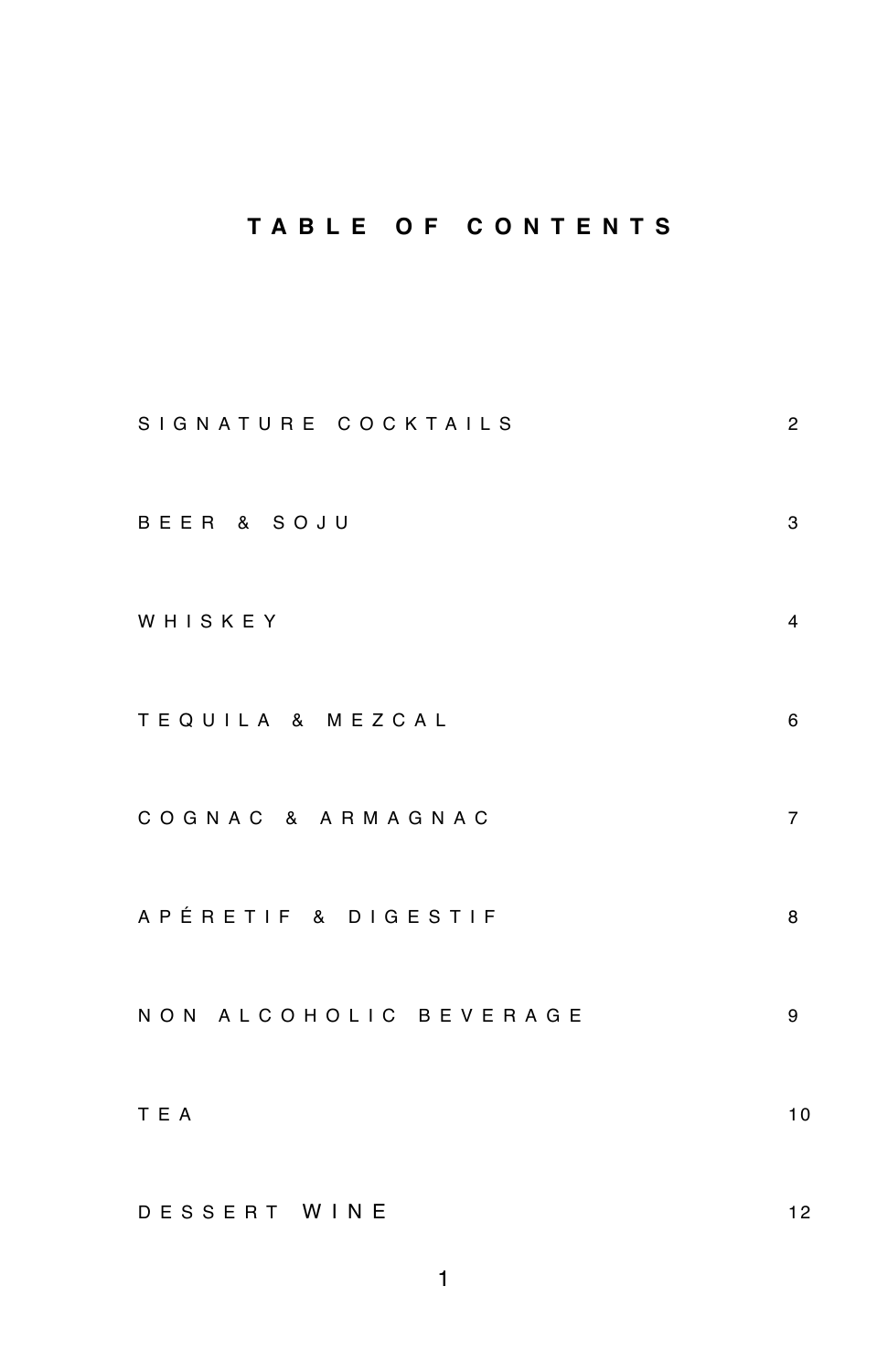## **SIGNATURE COCKTAILS**

SEOUL MULE 20 Ginseng infused Damsol Soju, Grapefruit, Ginger

> YUGIN 21 Reisetbauer Blue Gin, Yuja Citron

#### BUSANHAENG 20 Calvados, Omija Molasses, Lime, Bitters

 OLD FASHIONED 20 Rye Whiskey, Samaroli Blend '09, Su Jeong Gwa Syrup

## AU LAIT 24

Golden Barley Soju, Devoción Coffee, Ron Zacapa 23, Cream

2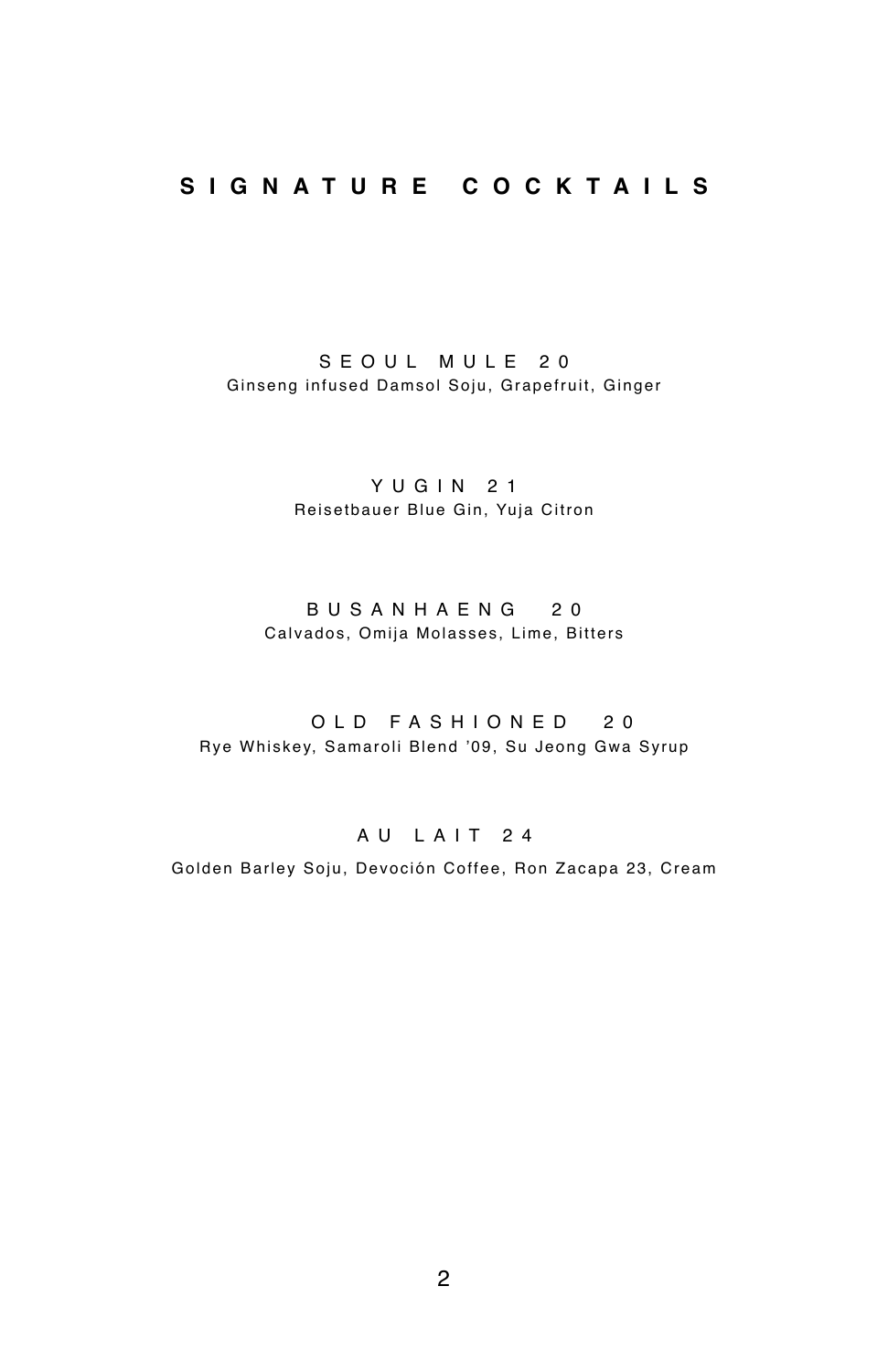# **BEER**

| Reissdorf Kolsch                  | 16 |
|-----------------------------------|----|
| Rothaus "Tannen Zäpfle" Pilsner   | 16 |
| Avinger Hefeweizen                | 16 |
| Victory "Brotherly Love" Hazy IPA | 16 |

## **SOOL**

Infused

| Omija                      | 20 |
|----------------------------|----|
| Cacao nibs                 | 20 |
| Daechu                     | 20 |
| Baekseju (Ginseng infused) | 25 |
| Traditional                |    |
| Mir                        | 20 |

SOJU FLIGHT 35

Your Choice of Three Soju

Hwanggeum Bori 'Black Label' 20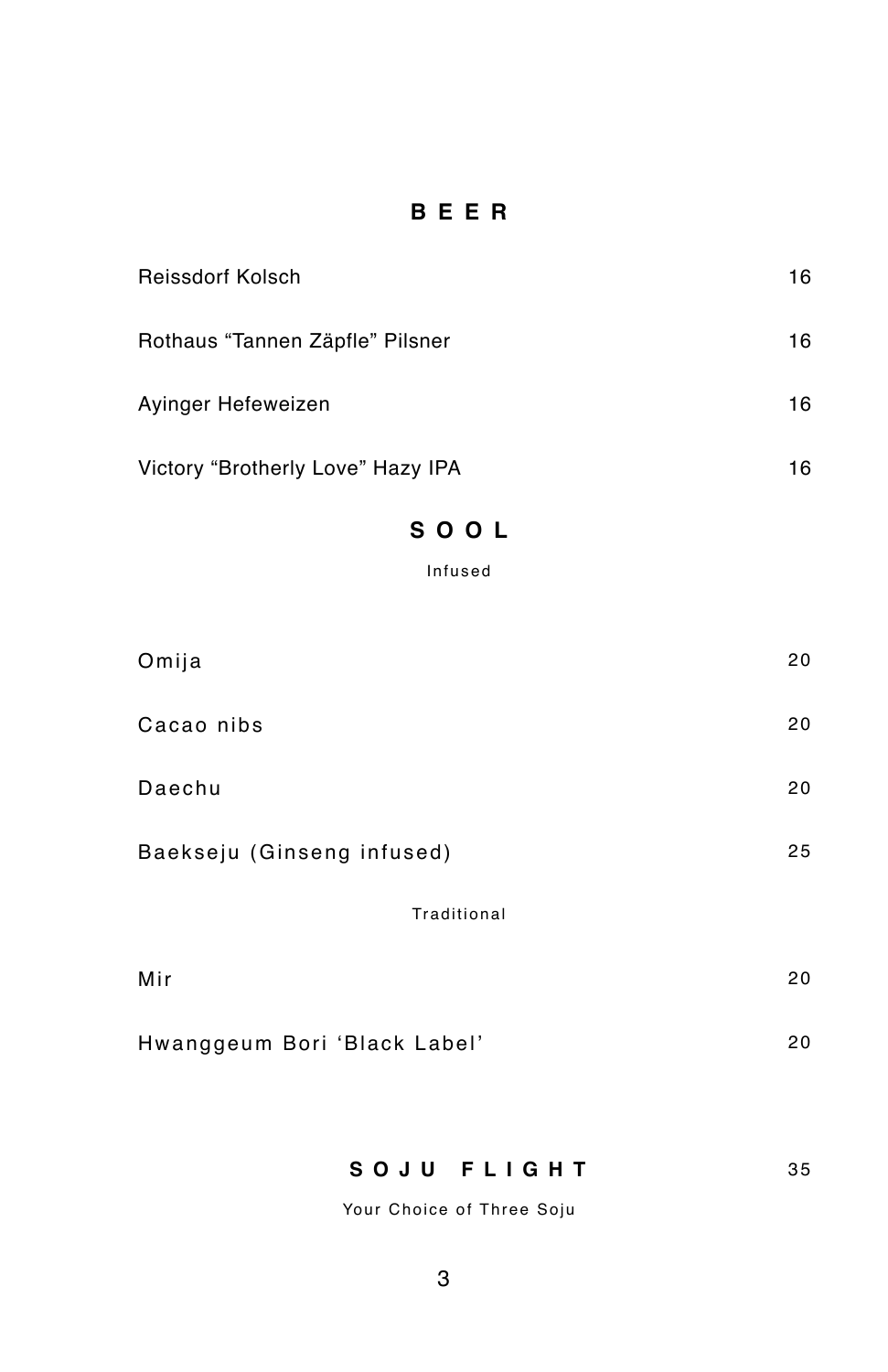# **SINGLE MALT**

| Glenfiddich 15yr, Speyside                      | 28      |
|-------------------------------------------------|---------|
| Glenfiddich 18yr, Speyside                      | 33      |
| Glenfiddich 21yr, Speyside                      | 69      |
| Laphroaig 10yr, Islay                           | 20      |
| Laphroaig 25yr, Islay                           | 125     |
| Samaroli 2011 Caol IIa, Islay                   | 55      |
| Macallan 15yr, Speyside                         | 47      |
| Macallan 18yr, Speyside                         | 86      |
| Macallan Rare cask, Speyside                    | 117     |
| Oban 14yr, West Highland                        | 30      |
| Oban 18yr, West Highland                        | 52      |
| Yamazaki 12yrs, Japan                           | 40      |
| The Macklowe, Cask of Distinction #60, Kentucky | 125/245 |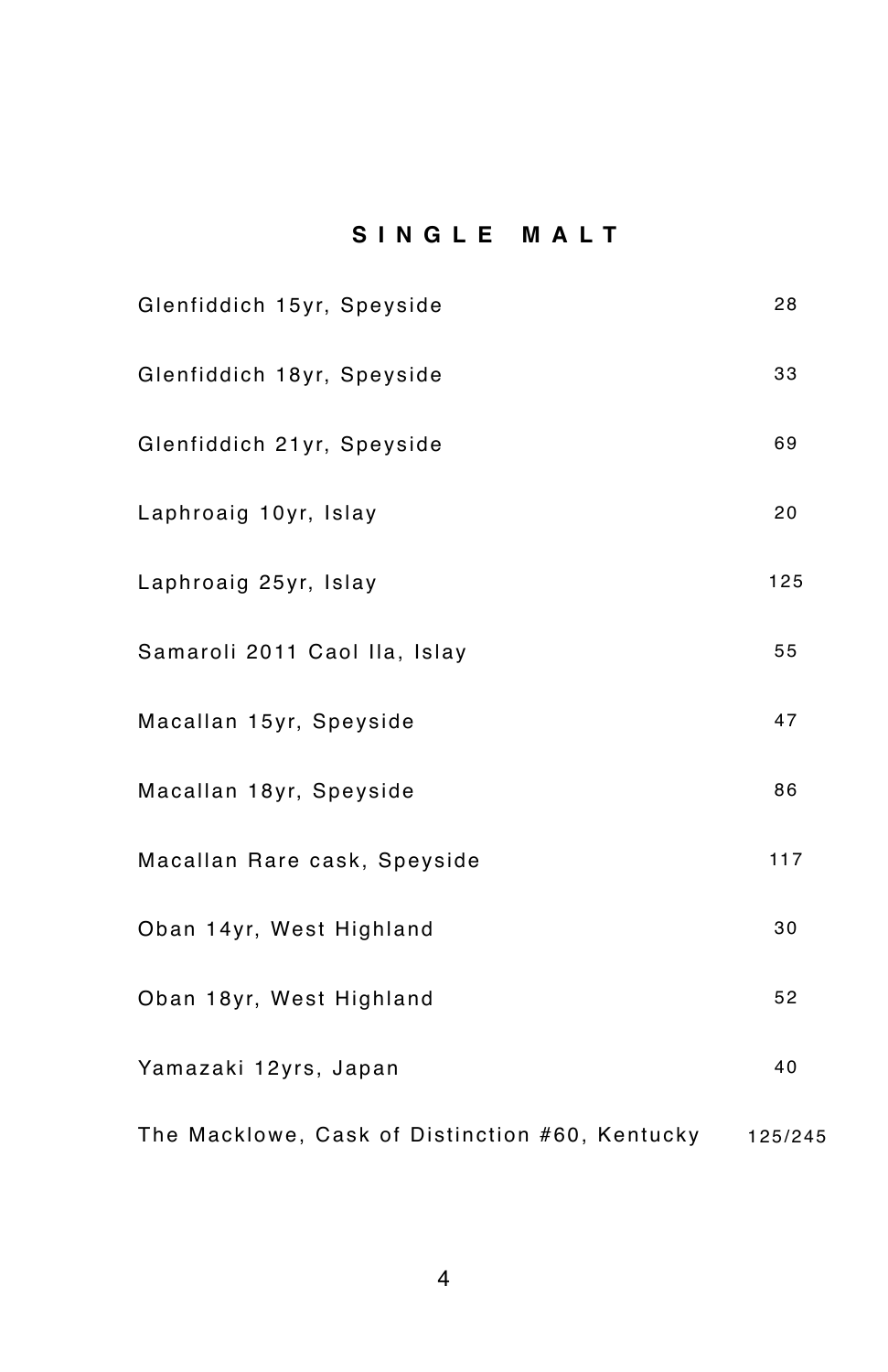# **BLENDED SCOTCH**

| Johnny Walker Blue             | 75 |  |
|--------------------------------|----|--|
| Chivas Royal Salute 21yr       | 80 |  |
| RYE WHISKEY                    |    |  |
| New Riff                       | 19 |  |
| Russell's Reserve 6yrs         | 20 |  |
| Whistle Pig Small Batch 10 yrs | 30 |  |
| Hudson Manhattan Rye           | 30 |  |
| Michter's Single Barrel 10yrs  | 45 |  |
| <b>BOURBON</b>                 |    |  |
| <b>Basil Hayden</b>            | 18 |  |
| Russell's reserve10 yrs        | 19 |  |
| New Riff Single Barrel Bourbon | 20 |  |
| Blanton's                      | 30 |  |

E.H. Taylor Small Batch 50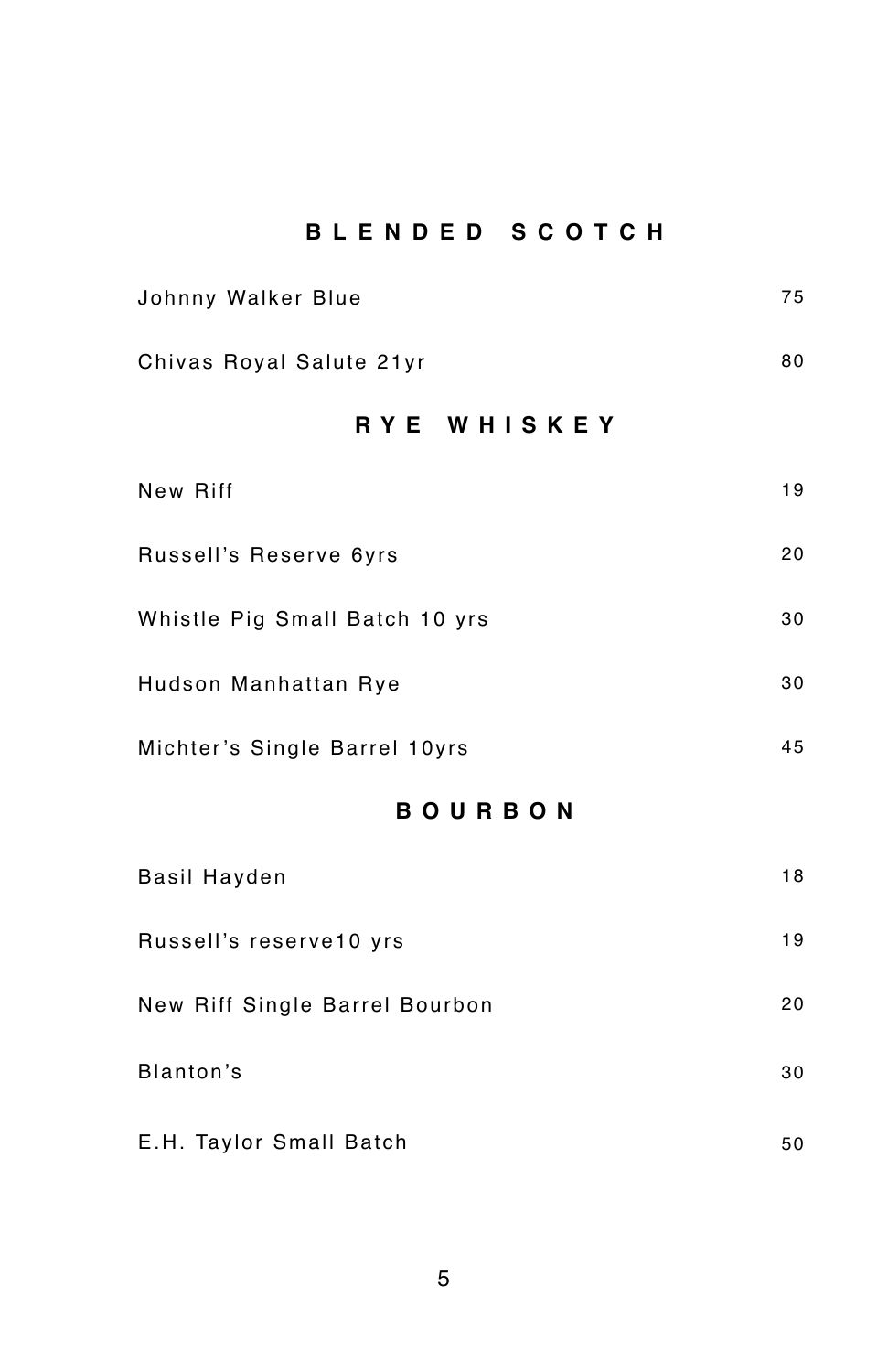# **TEQUILA**

| Casa Dragones Blanco           | 20  |
|--------------------------------|-----|
| Clase Azul Plata               | 35  |
| Gran Patrón Platinum           | 75  |
| ArteNOM Selección1414 Reposado | 24  |
| Clase Azul Reposado            | 50  |
| ArteNOM Selección1146 Añejo    | 30  |
| Casa Dragones Añejo            | 40  |
| Clase Azul Gold                | 100 |
| MEZCAL                         |     |
| <b>Madre</b>                   | 20  |
| Cinco Sentidos Espadin Capón   | 35  |

| 40 |
|----|
|    |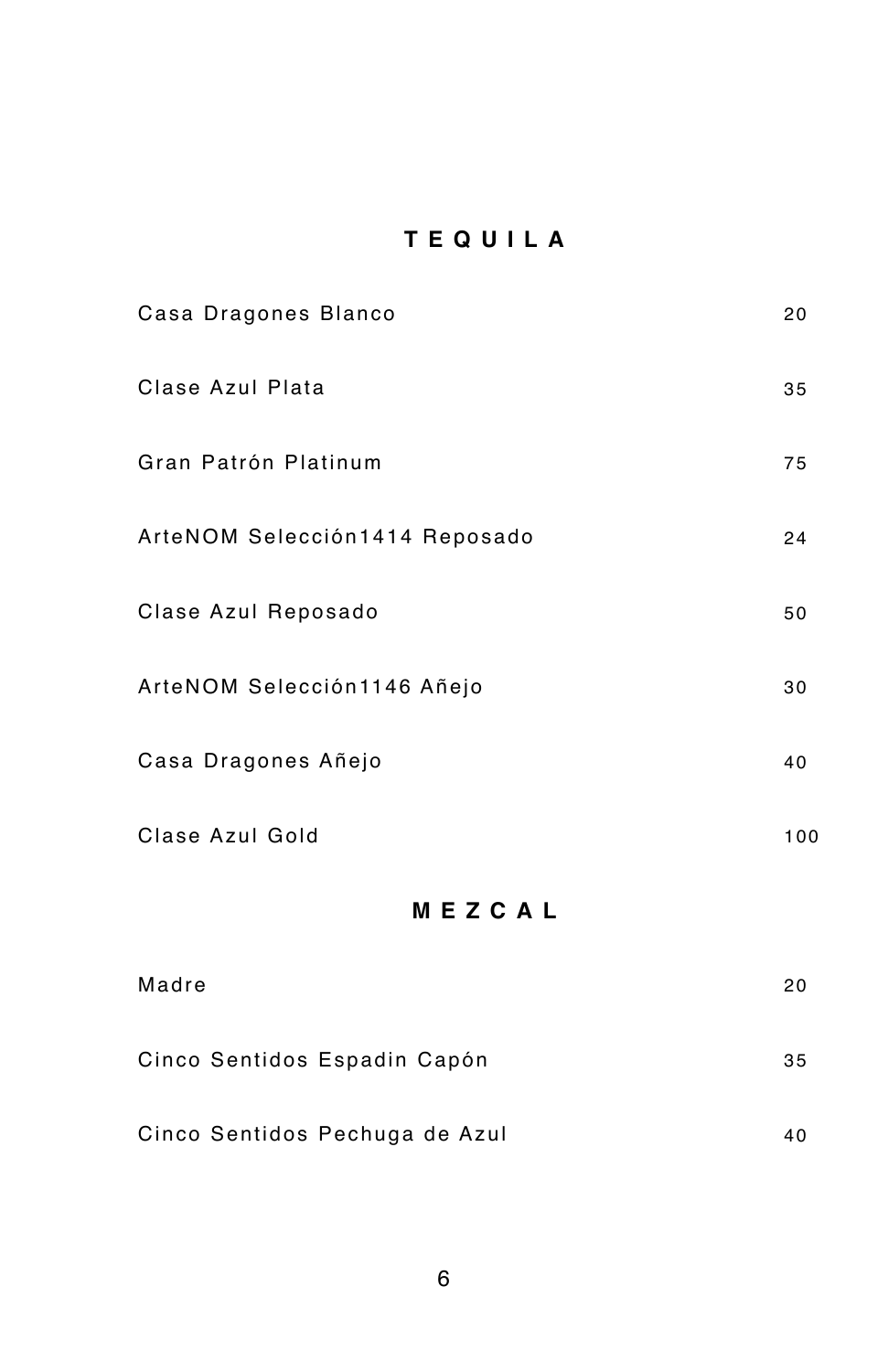# **COGNAC**

| Courvoisier X.O.       | 60        |
|------------------------|-----------|
| Remy Martin X.O.       | 65        |
| Remy Martin Louis XIII | 200 / 400 |
| Hennessy X.O.          | 65        |
| Hennessy Paradis Rare  | 100 / 200 |

# **ARMAGNAC**

| Delord 25 Ans d'Age Bas Armagnac        | 22  |
|-----------------------------------------|-----|
| Château de Pellehaut Tenarèze 1989      | 25  |
| Château de Léberon Tenarèze 2001        | 45  |
| Domaine d'Aurensan Tenarèze 20 Year Old | 70. |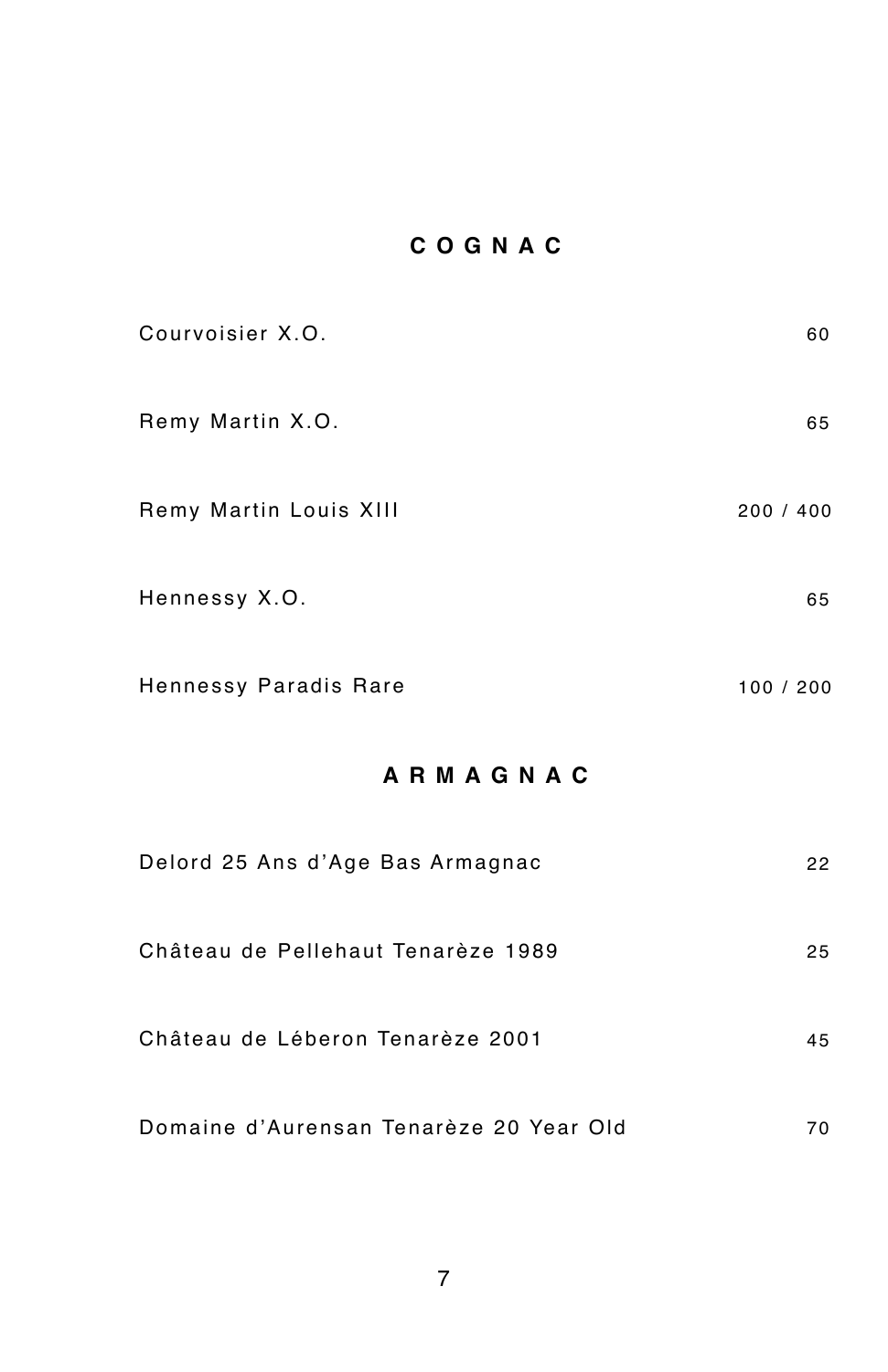# **APÉRITIF & DIGESTIF**

| Bordiga Bitter            | 16 |
|---------------------------|----|
| Mancino Bianco Ambrato    | 17 |
| Mancino Rosso Amaranto    | 18 |
| Mancino Sakura            | 20 |
| Bresca Dorata Mirto Verde | 18 |

# **EAU DE VIE**

| Tignanello Grappa     | 30  |
|-----------------------|-----|
| Nonino Grappa Picolit | 95  |
| Hans Reisetbauer      | 40  |
| Rochelt Quince 2009   | 130 |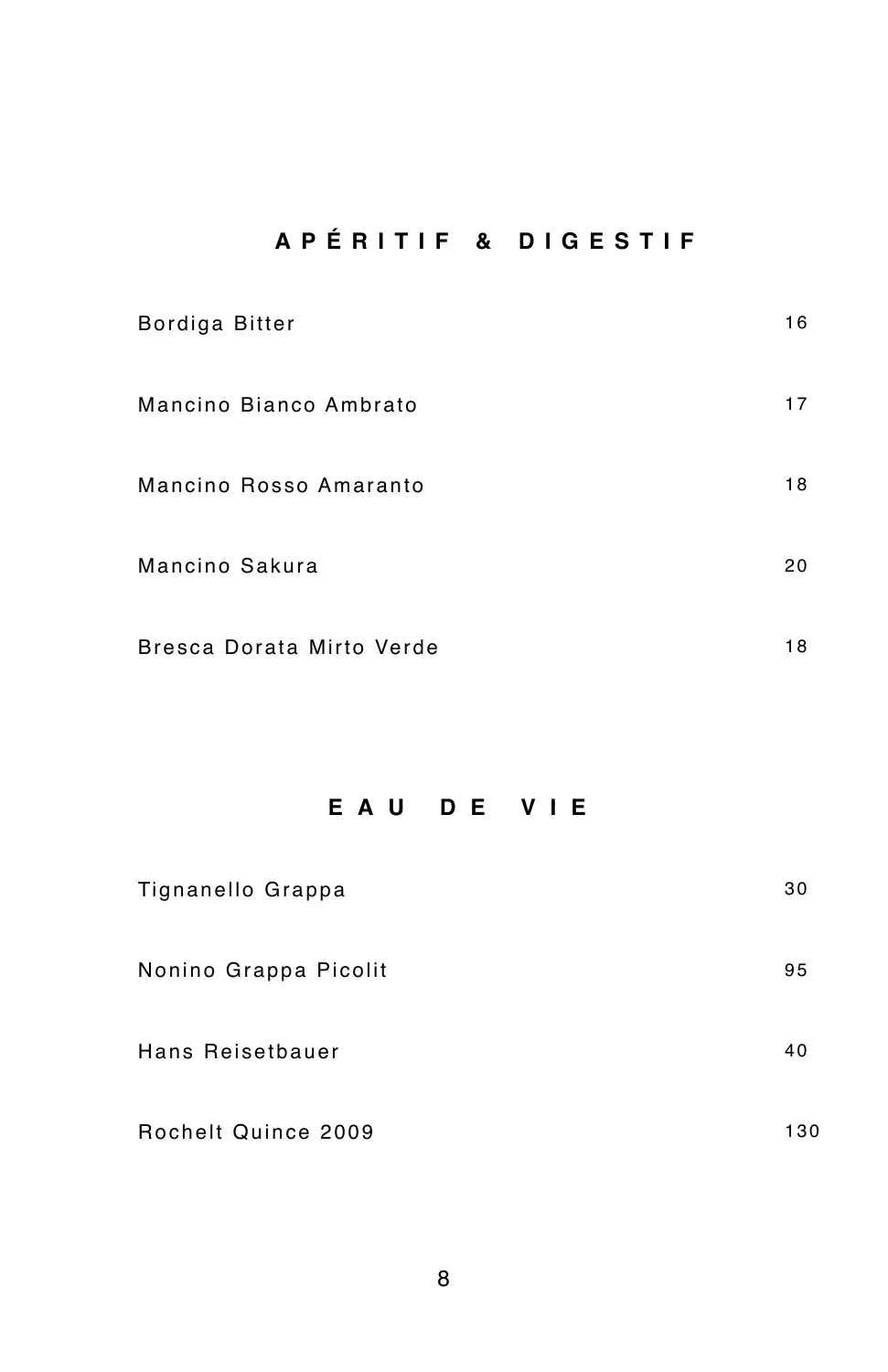## **TEMPERANCE COOLERS**

#### YUJA SPRITZER 10

Sparkling Korean Citron Lemonade

## MEISIL 10

Korean Green Plum, Mulberry Tea

#### OMIJA 12

Korean Wildberry, Lime, Black Pepper

### **GRAPE JUICES**

NAVARRO VINEYARDS, PHILO, CALIFORNIA

PINOT NOIR 14 GEWÜRZTRAMINER 14

## **SPARKLING**

DUCHÉ DE LONGUEVILLE, NORMANDY, FR

SPARKLING APPLE CIDER 12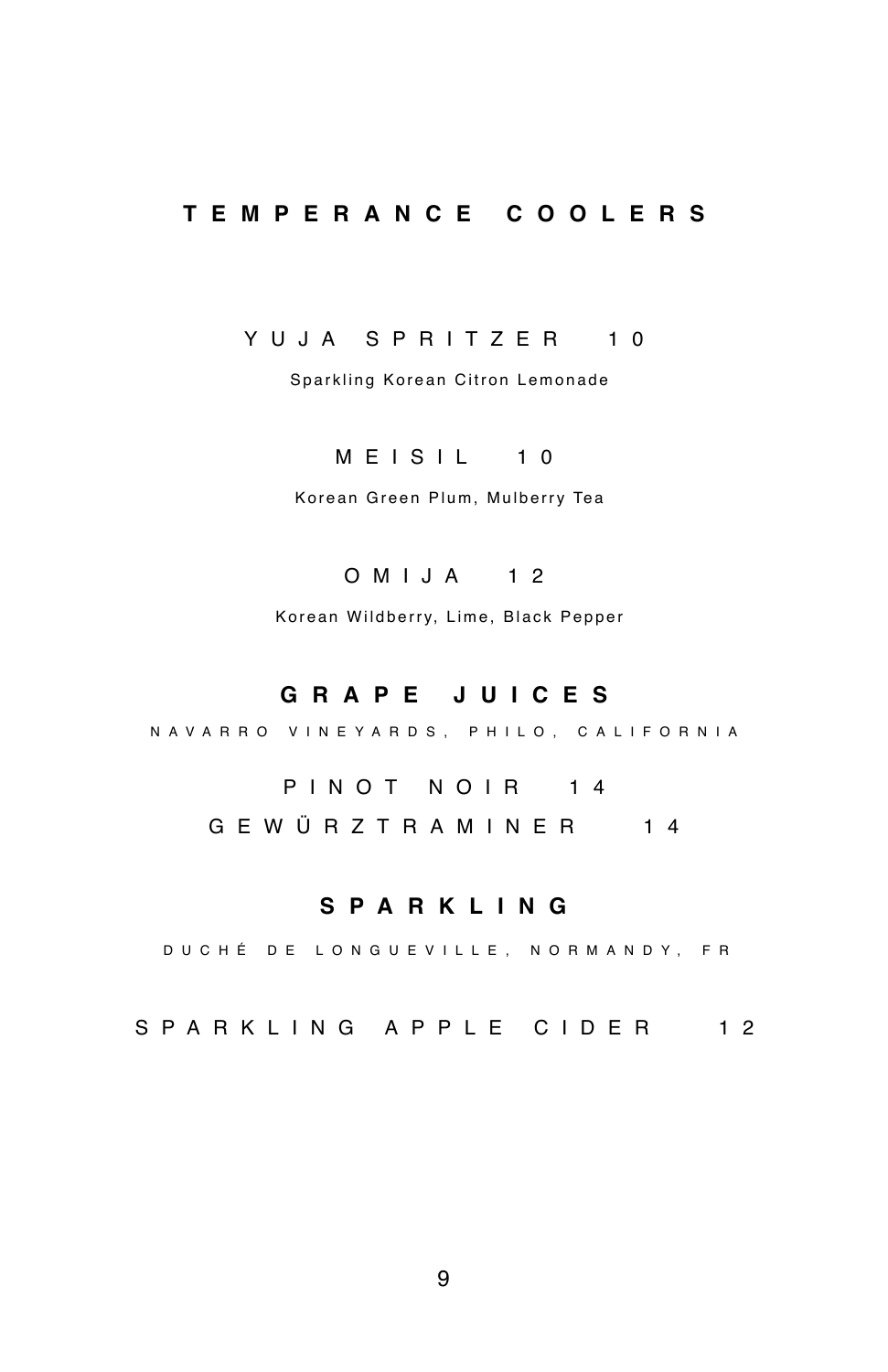## **KOREAN TEA**

 ORGANIC FROM HADONG, JIRI MOUNTAIN BY TEA DEALERS, NEW YORK

#### ARTEMISIA 쑥 차 15

 Mugwort improves insomnia, digestion and immunity with the taste of chrysanthemum

#### MULBERRY LEAF 뽕잎차 15

Slightly nutty, baked flavors with a refreshing green after taste.

WILD PERSIMMON 감잎차 18

A hint of sweet and nutty taste with tremendous depth of flavors

WHITE LOTUS 연잎차 20 Lotus leaf with bouquet of fresh white flowers

ORGANIC BALHYO 발효차 18 The strong aromas of a roasted almonds and cocoa with a delicate finish

> ORGANIC SEJAK 세작 18 Harvested Late-April before "Entering Summer"

WOOJEON 우 전 30 "Before Spring Rain" Harvested Mid-April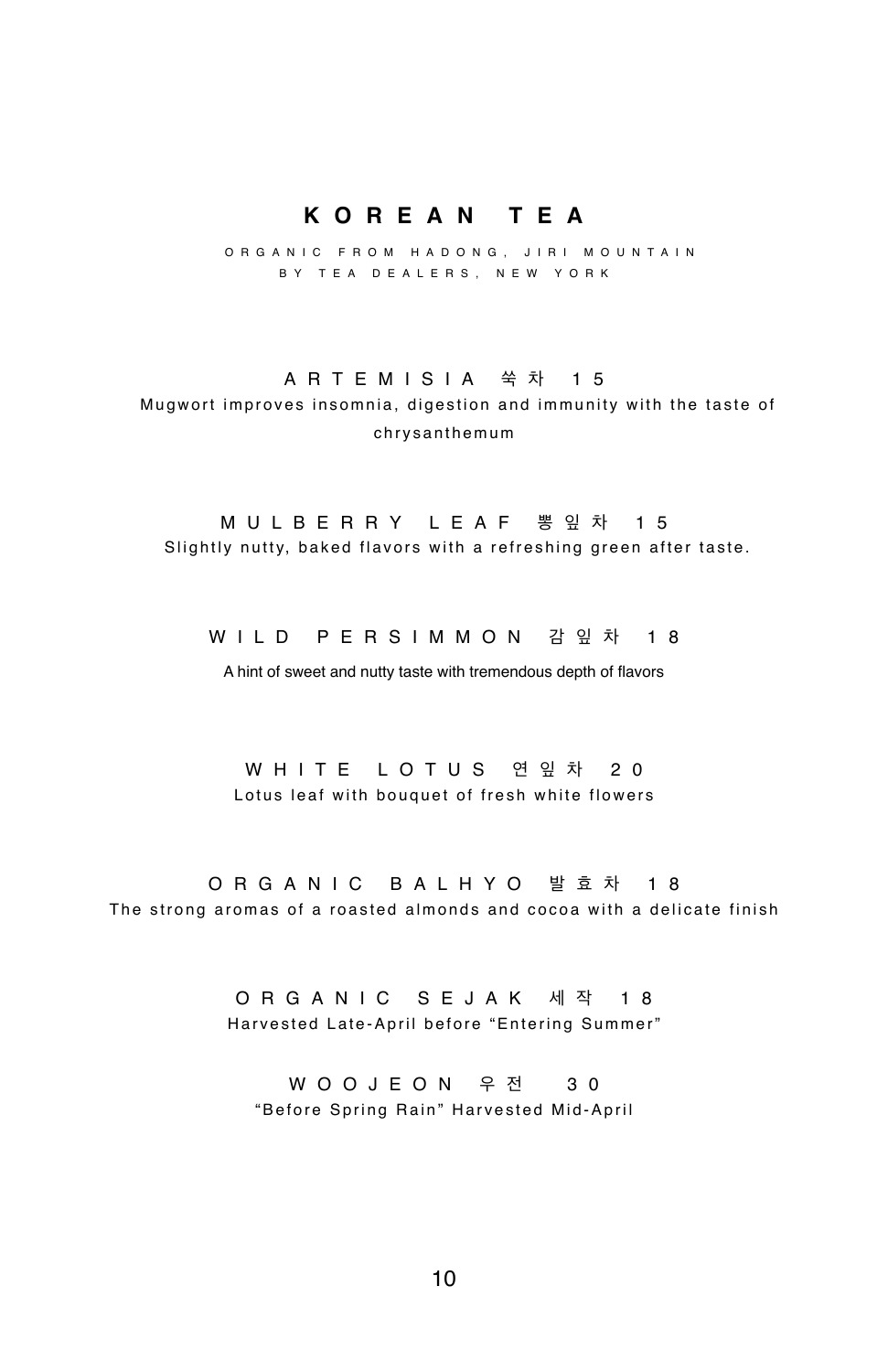## **ARTISANAL TEA**

SINGTOM 2ND FLUSH DARJEELING 18 Origin: Darjeeling, India Harvested in June. Full bodied with a unique muscatel flavor.

#### TAI YANG HONGCHA 25 Origin: Wuyi, China

Woody tannins, cashews, notes of dried cherries, raisin

ORGANIC SIJICHUN OOLONG 20 Origin: Mingling, Taiwan Ginger lily flower fragrance, fresh cut bamboo, caramel creaminess

HUANG SHAN SHENG PUERH 2019 20 Origin: Yunnan, China Honey, sweet and sour plum